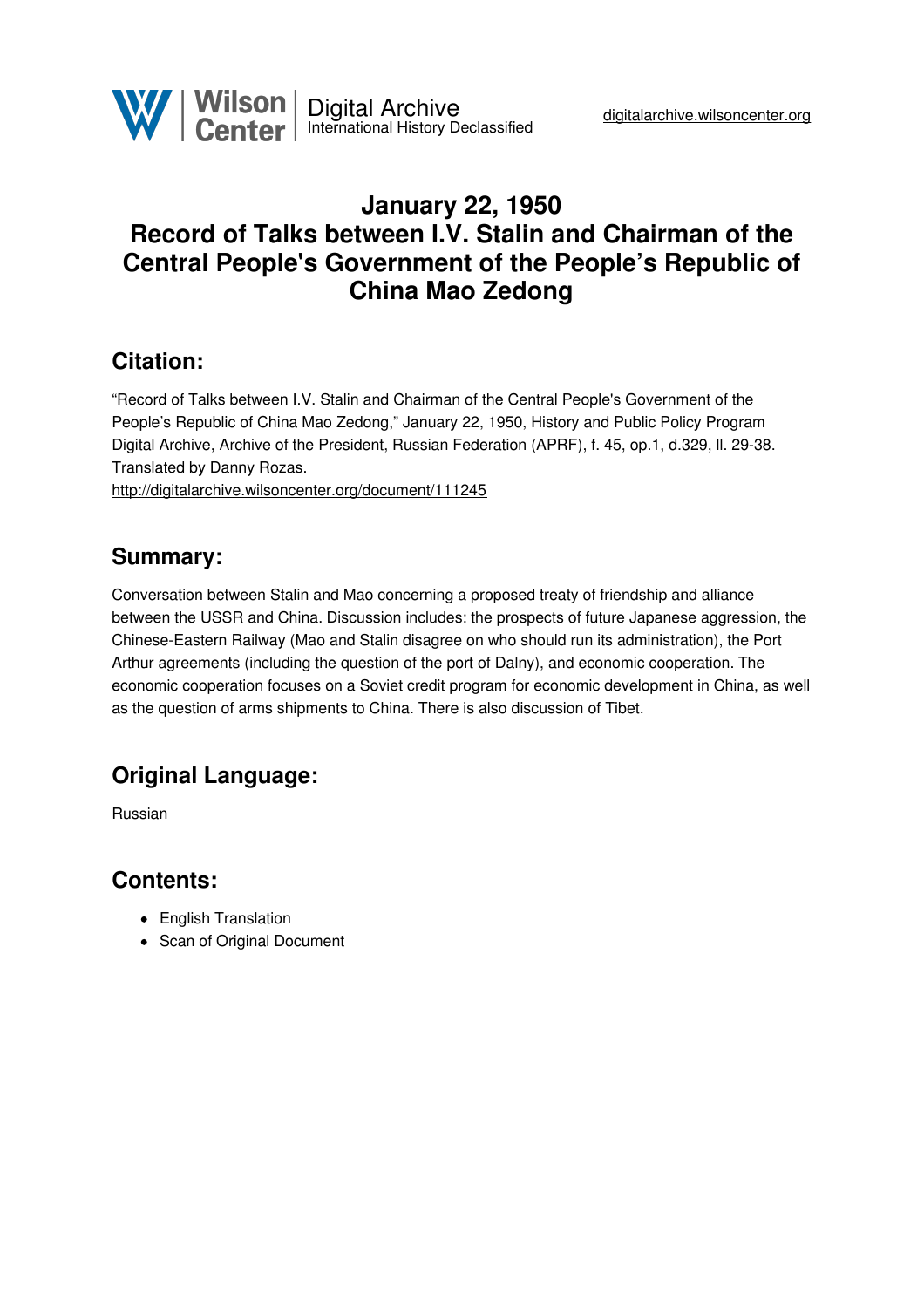Record of Talks between I.V. Stalin and Chairman of the Central People's Government of the People's Republic of China Mao Zedong

### 22 January 1950

After an exchange of greetings and a short discussion of general topics, the following conversation took place.

Stalin: There are two groups of questions which must be discussed: the first group of questions concerns the existing agreements between the USSR and China; the second group of questions concerns the current events in Manchuria, Xinjiang, etc.

I think that it would be better to begin not with the current events, but rather with a discussion of the existing agreements. We believe that these agreements need to be changed, though earlier we had thought that they could be left intact. The existing agreements, including the treaty, should be changed because war against Japan figures at the very heart of the treaty. Since the war is over and Japan has been crushed, the situation has been altered, and now the treaty has become an anachronism.

I ask to hear your opinion regarding the treaty of friendship and alliance.

Mao Zedong: So far we have not worked out a concrete draft of the treaty, only a few outlines.

Stalin: We can exchange opinions, and then prepare an appropriate draft.

Mao Zedong: Judging from the current situation, we believe that we should strengthen our existing friendship using the help of treaties and agreements. This would resonate well both in China and in the international arena. Everything that guarantees the future prosperity of our countries must be stated in the treaty of alliance and friendship, including the necessity of avoiding a repetition of Japanese aggression. So long as we show interest in the prosperity of our countries, one cannot rule out the possibility that the imperialist countries will attempt to hinder us.

Stalin: True. Japan still has cadres remaining, and it will certainly lift itself up again, especially if Americans continue their current policy.

Mao Zedong: Two points that I made earlier are cardinal in changing our future treaty from the existing one. Previously, the Guomindang spoke of friendship in words only. Now the situation has changed, with all the conditions for real friendship and cooperation in place.

In addition, whereas before there was talk of cooperation in the war against Japan, now attention must turn to preventing Japanese aggression. The new treaty must include the questions of political, economic, cultural and military cooperation. Of most importance will be the question of economic cooperation.

Stalin: Is it necessary to keep the provision, stated in article 3 of the current Treaty of friendship: "...This article shall remain in force up until that time when, by request of both High Participants in the Treaty, the United Nations is given the responsibility of preventing any future aggression on the part of Japan"?

Mao Zedong: I don't believe it is necessary to keep this provision.

Stalin: We also believe that it is unnecessary. What provisions do we need to specify in the new treaty?

Mao Zedong: We believe that the new treaty should include a paragraph on consultation regarding international concerns. The addition of this paragraph would strengthen our position,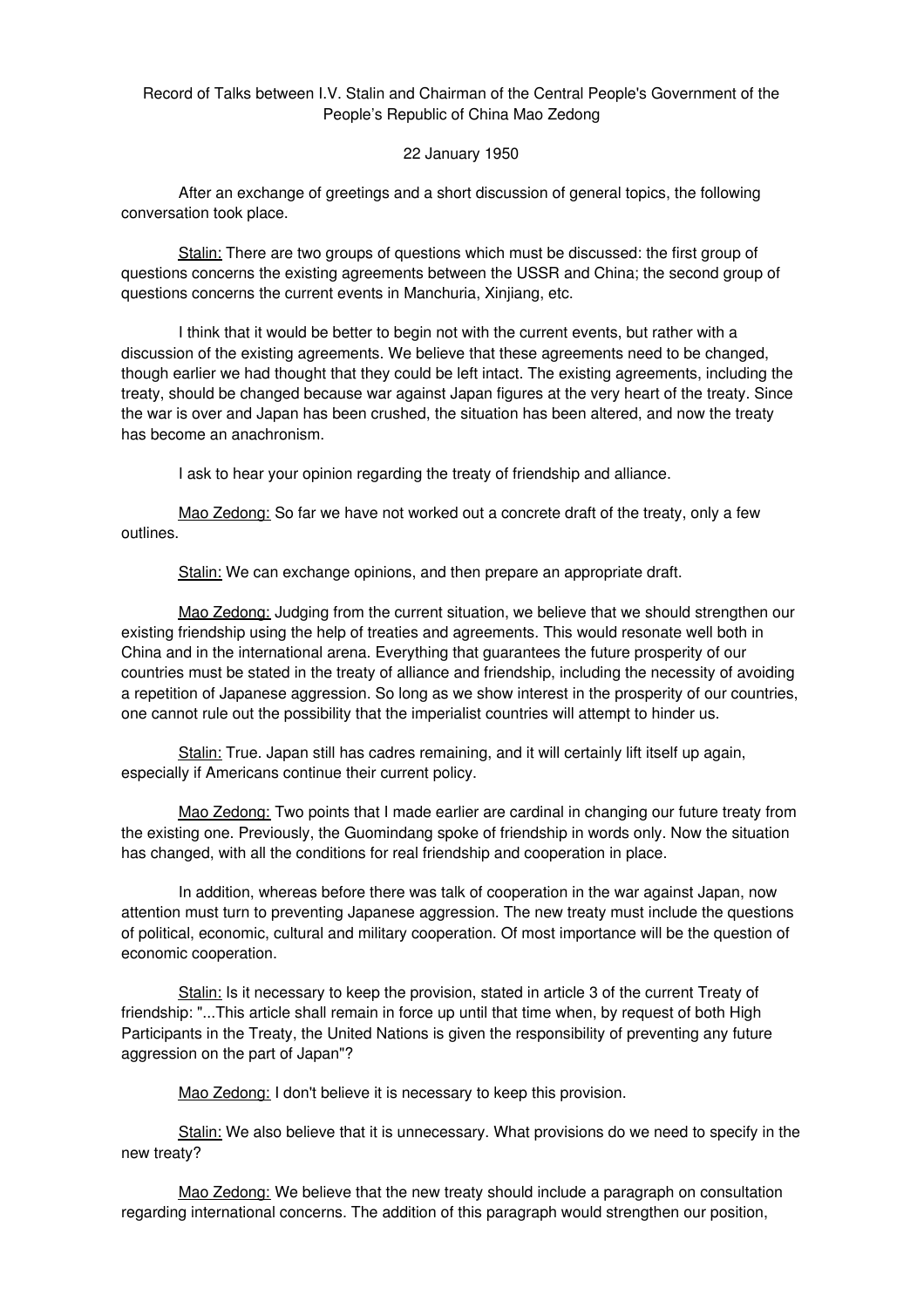since among the Chinese national bourgeoisie there are objections to the policy of rapprochement with the Soviet Union on questions of international concern.

Stalin: Good. When signing a treaty of friendship and cooperation, the inclusion of such a paragraph goes without saying.

Mao Zedong: That's right.

Stalin: To whom shall we entrust the preparation of the draft? I believe that we should entrust it to [Soviet Foreign Minister Andrei] Vyshinskii and [Chinese Foreign Minister] Zhou Enlai.

Mao Zedong: Agreed.

Stalin: Let us move over to the agreement on KChZhD. What proposals do you have on this question?

Mao Zedong: Perhaps we should accept as the guiding principle the idea of making practical changes concerning the KChZhD and the Port Arthur agreements, while legally continuing them in their present state?

Stalin: That is, you agree to declare the legal continuation of the current agreement, while, in effect, allowing appropriate changes to take place.

Mao Zedong: We must act so as to take into account the interests of both sides, China and the Soviet Union.

Stalin: True. We believe that the agreement concerning Port Arthur is not equitable.

Mao Zedong: But changing this agreement goes against the decisions of the Yalta Conference?!

Stalin: True, it does--and to hell with it! Once we have taken up the position that the treaties must be changed, we must go all the way. It is true that for us this entails certain inconveniences, and we will have to struggle against the Americans. But we are already reconciled to that.

Mao Zedong: This question worries us only because it may have undesirable consequences for the USSR.

Stalin: As you know, we made the current agreement during the war with Japan. We did not know that Jiang Jieshi would be toppled. We acted under the premise that the presence of our troops in Port Arthur would be in the interests of Soviet Union and democracy in China.

Mao Zedong: The matter is clear.

Stalin: In that case, would you deem the following scenario acceptable: declare that the agreement on Port Arthur shall remain in force until a peace treaty with Japan is signed, after which the Russian troops would be withdrawn from Port Arthur. Or perhaps one could propose another scenario: declare that the current agreement shall remain in place, while in effect withdrawing troops from Port Arthur. We will accept whichever of these scenarios is more suitable. We agree with both scenarios.

Mao Zedong: This question should be thought through. We agree with the opinion of comrade Stalin and believe that the agreement on Port Arthur must remain in force until a peace treaty is signed with Japan, after which the treaty shall become invalid and the Soviet soldiers will leave. However, we would like for Port Arthur to be a place for military collaboration, where we could train our military naval forces.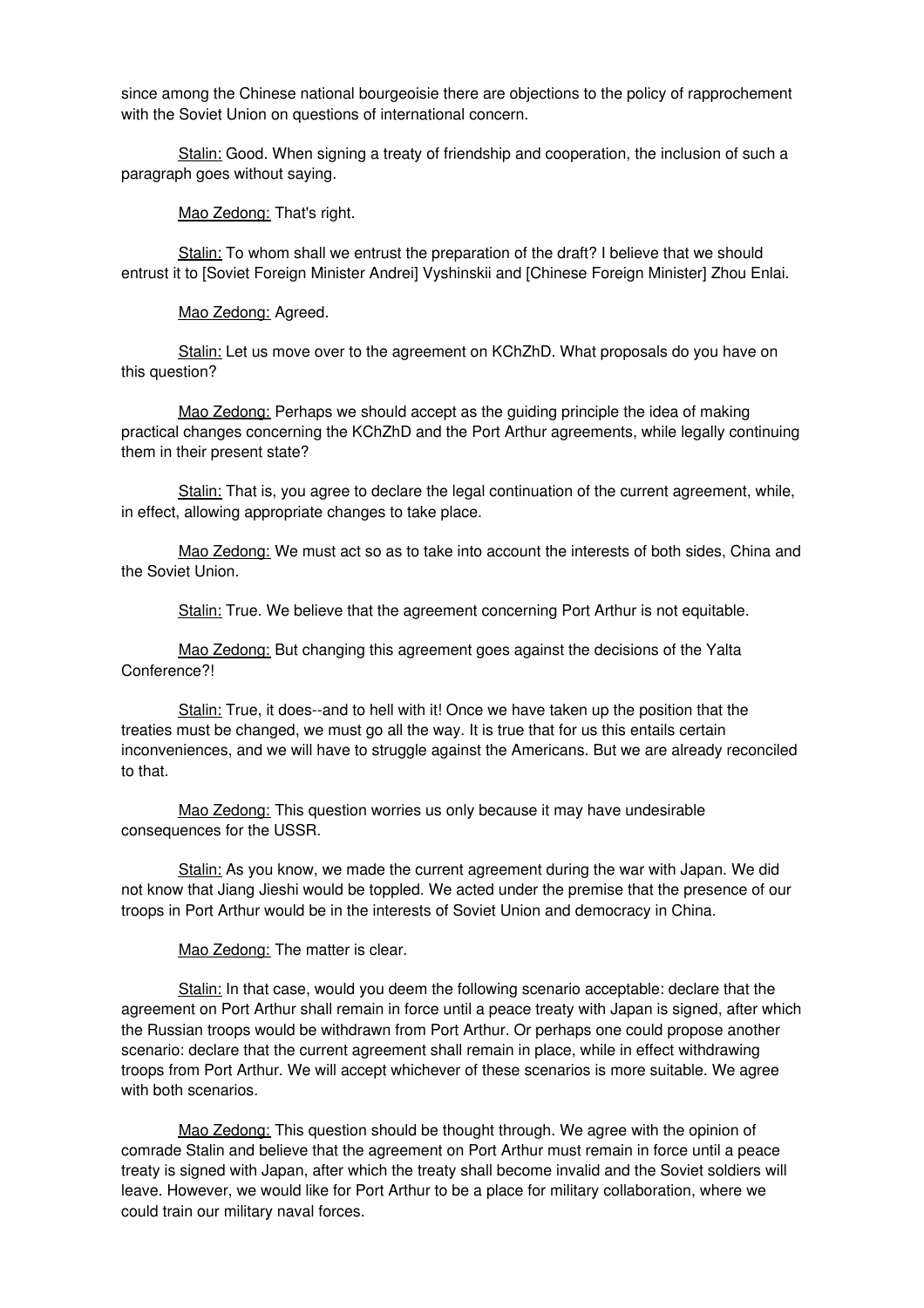Stalin: The question of Dalny [Dairen; Dalian]. We have no intention of securing any Soviet rights in Dalny.

#### Mao Zedong: Will Dalny remain a free port?

Stalin: Since we are giving up our rights there, China must decide on its own the question of Dalny: will it remain a free port or not. During his time Roosevelt insisted that Dairen remain a free port.

Mao Zedong: So the preservation of the free port would be in the interests of America and Britain?

Stalin: Of course. It's a house with open gates.

Mao Zedong: We believe that Port Arthur could serve as a base for our military collaboration, while Dalny could serve as a base for Sino-Soviet economic collaboration. In Dalny there is a whole array of enterprises that we are in no position to exploit without Soviet assistance. We should develop a closer economic collaboration there.

Stalin: In other words, the agreement on Port Arthur will remain in force until a peace treaty is signed with Japan. After the signing of the peace treaty the existing agreement shall become invalid and the Russians shall withdraw their troops. Did I sum up your thoughts correctly?

Mao Zedong: Yes, basically so, and it is exactly this which we would like to set forth in the new treaty.

Stalin: Let us continue the discussion of the KChZhD question. Tell us, as an honest communist, what doubts do you have here?

Mao Zedong: The principal point is that the new treaty should note that joint exploitation and administration will continue in the future. However, in the case of administration, China should take the lead role here. Furthermore, it is necessary to examine the question of shortening the duration of the agreement and to determine the amount of investment by each side.

Molotov: The conditions governing the cooperation and joint administration of an enterprise by two interested countries usually provide for equal participation by both sides, as well as for alternation in the appointment of replacements for management positions. In the old agreement the administration of the railroad belonged to the Soviets; however, in the future we think it necessary to alternate in the creation of management functions. Let's say that such an alternation could take place every two-three years.

Zhou Enlai: Our comrades believe that the existing management of KChZhD and the office of the director ought to be abolished and a railroad administration commission be set up in their place; and that the offices of the commission chairman and of the director should be replaced by Chinese cadres. However, given comrade Molotov's proposals, this question requires more thought.

Stalin: If we are talking about joint administration, then it is important that the replacements for the managing position be alternated. That would be more logical. As for the duration of the agreement, we would not be against shortening it.

Zhou Enlai: Should we not change the ratio of capital investment by each side, by increasing the level of Chinese investment to 51%, instead of the current requirement for parity?

Molotov: This would go against the existing provision for parity.

Stalin: We do indeed have agreements with the Czechs and the Bulgarians which provide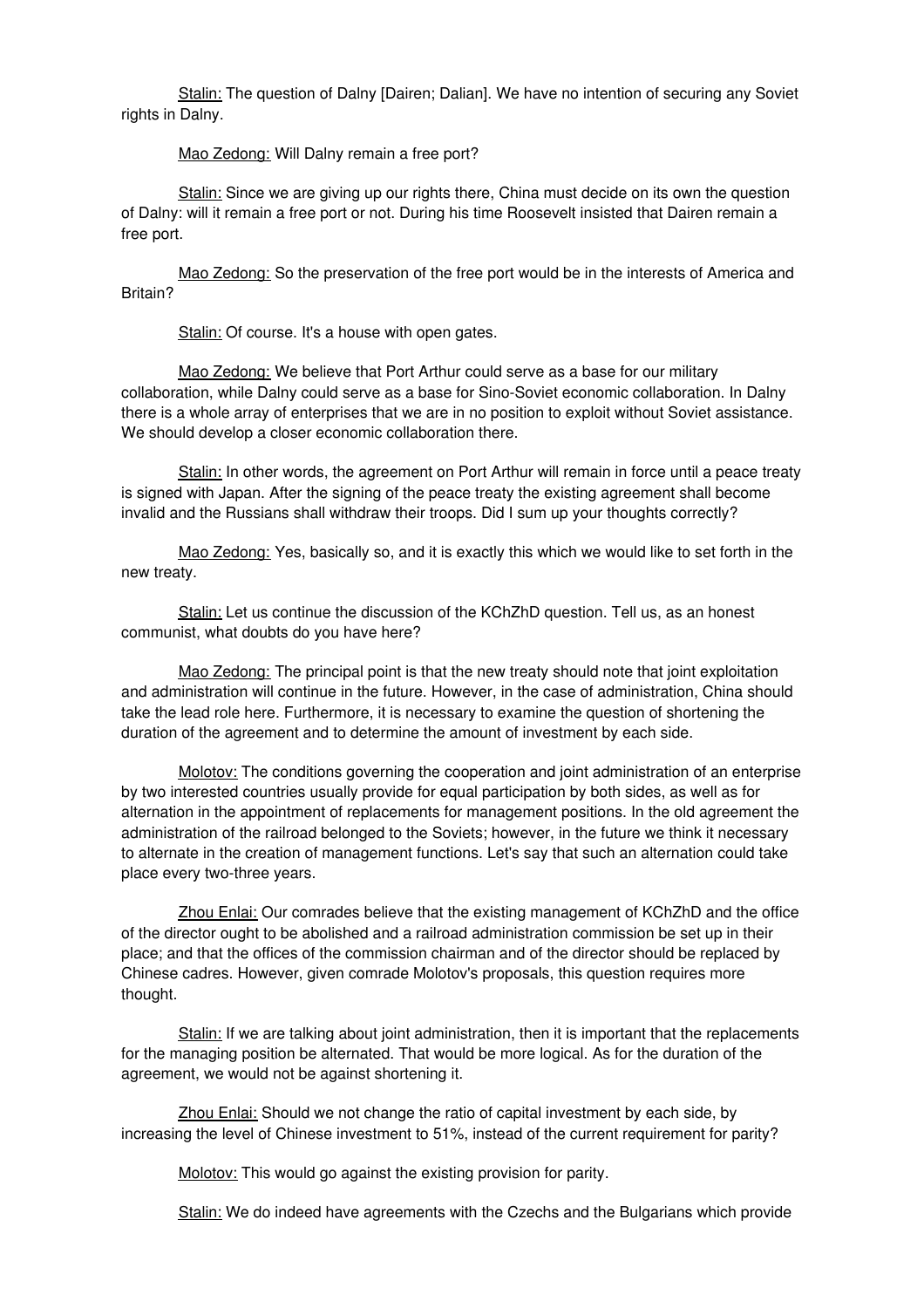for parity and equal-footing for both sides. Since we already have joint administration, then we might as well have equal participation.

Mao Zedong: The question needs to be further examined, keeping in mind the interests of both sides.

Stalin: Let us discuss the credit agreement. We need to officially formalize that which has already been agreed to earlier. Do you have any observations to make?

Mao Zedong: Is the shipment of military arms considered a part of the monetary loan?

Stalin: This you can decide yourself: we can bill that towards the loan, or we can formalize it through trade agreements.

Mao Zedong: If the military shipments are billed towards the loan, then we will have little means left for industry. It appears that part of the military shipments will have to be billed towards the loan, while the other part will have to be paid with Chinese goods. Can't the period of delivery of industrial equipment and military arms be shortened from 5 to 3-4 years?

Stalin: We must examine our options. The matter rests in the requisition list for our industry. Nevertheless, we can move the date that the credit agreement goes into effect to 1 January 1950, since the shipments should begin just about now. If the agreement specified July 1949 as the time for the commencement of the loan, the international community would not be able to understand how an agreement could have been reached between the Soviet Union and China, which at the time did not even have its own government. It seems that you should hasten somewhat to present the requisition list for industrial equipment. It should be kept in mind that the sooner such a list is presented, the better for the matter at hand.

Mao Zedong: We believe that the conditions of the credit agreement are generally favorable to China. Under its terms we pay only one percent interest.

Stalin: Our credit agreements with people's democracies provide for two percent interest. We could, says comr. Stalin jokingly, increase this interest for you as well, if you would like. Of course, we acted under the premise that the Chinese economy was practically in ruin.

As is clear from the telegrams that we have received, the Chinese government intends to use its army in the reconstruction of its economy. That is very good. In our time we also made use of the army in our economic development and had very good results.

Mao Zedong: That's right. We are drawing on the experience of our Soviet comrades.

Stalin: You raised the question of China receiving a certain amount of grain for Xinjiang?

Mao Zedong: Wheat and textile.

Stalin: For this you need to come up with the necessary requests that include numbers.

Mao Zedong: Very well, we shall prepare these.

How shall we proceed with the trade agreement?

Stalin: What is your opinion? Up until now we have only had a trade agreement with Manchuria. We would like to know what sort of a situation we should look forward to in the future: will we be signing separate agreements with Xinjiang, Manchuria and other provinces, or a single agreement with the central government?

Mao Zedong: We would like to have a single, central agreement. But in time Xinjiang may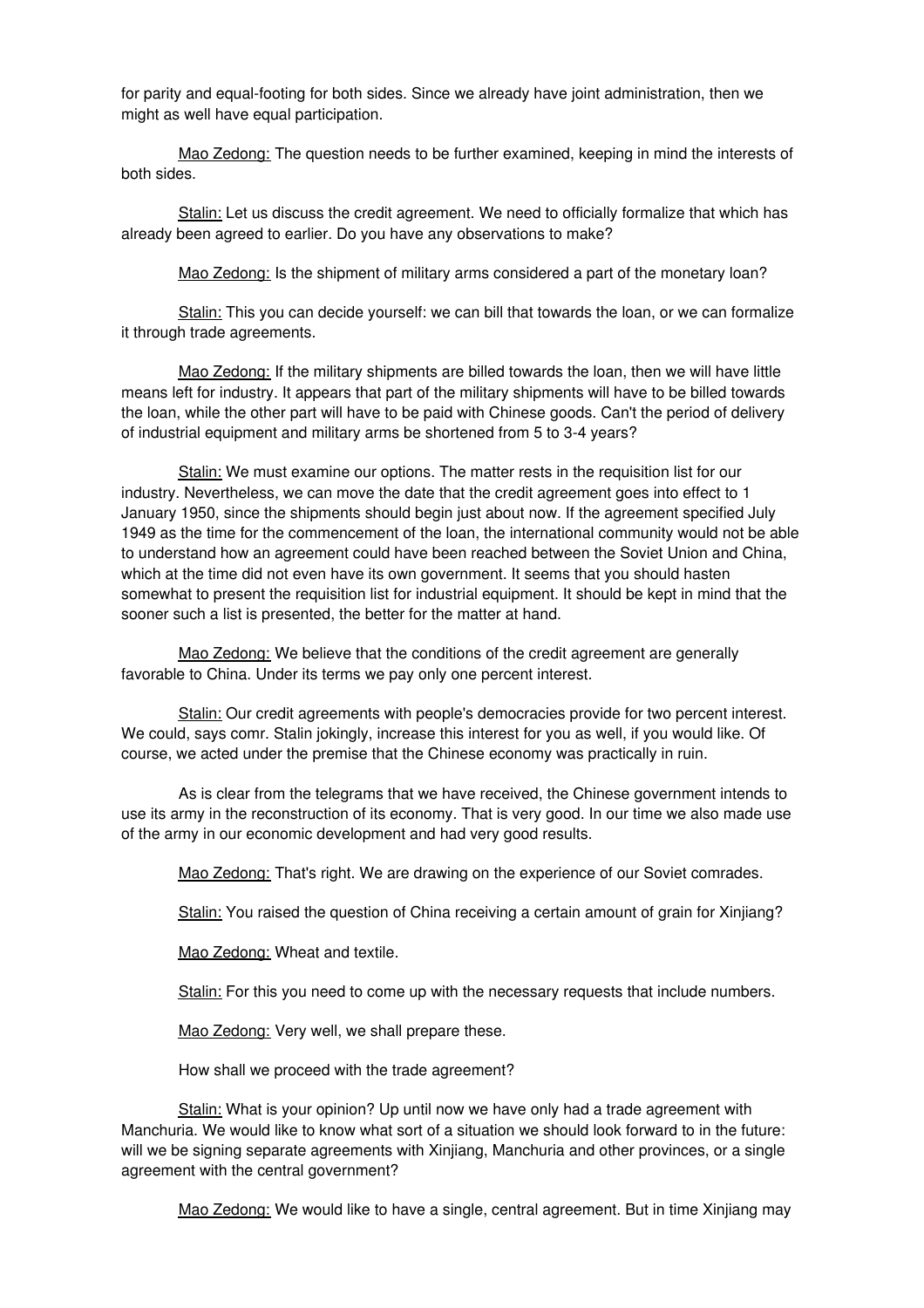have a separate agreement.

Stalin: Just Xinjiang; what about Manchuria?

**Zhou Enlai:** A separate agreement with Manchuria can be ruled out, since in the agreement with the central government China's obligations would in essence be fulfilled by shipments made from Manchuria.

Stalin: We would like the central government to sanction and take the responsibility for the agreements with Xinjiang or Manchuria.

Mao Zedong: The agreement with Xinjiang must be signed in the name of the central government.

Stalin: Right, since [a] provincial government might not take many things into account, whereas things are always clearer to the central government.

What other questions do you have?

Mao Zedong: At the present time the main question is economic cooperation - the reconstruction and development of the Manchurian economy.

Stalin: I think that we will entrust the preparation of this question to comrs. Mikoyan, Vyshinskii, Zhou Enlai, and [CCP CC member and Vice Chairman of Finance and Economics Commission] Li Fuchun.

Any other questions?

Mao Zedong: I would like to note that the air regiment that you sent to China was very helpful. They transported 10 thousand people. Let me thank you, comrade Stalin, for the help and ask you to allow it to stay a little longer, so it could help transport provisions to [CCP CC member and commander of the PLA's Second Field Army] Liu Bocheng's troops, currently preparing for an attack on Tibet.

Stalin: It's good that you are preparing to attack. The Tibetans need to be subdued. As for the air regiment, we shall talk this over with the military personnel and give you an answer.

The meeting took two hours.

Present at the meeting were comrs. Molotov, Malenkov, Mikoyan, Vyshinskii, Roshchin, Fedorenko and Mao Zedong, Zhou Enlai, Li Fuchun, [PRC Ambassador to the USSR] Wang Jiaxiang, [CCP CC member] Chen Boda, and Shi Zhe /Karskii/.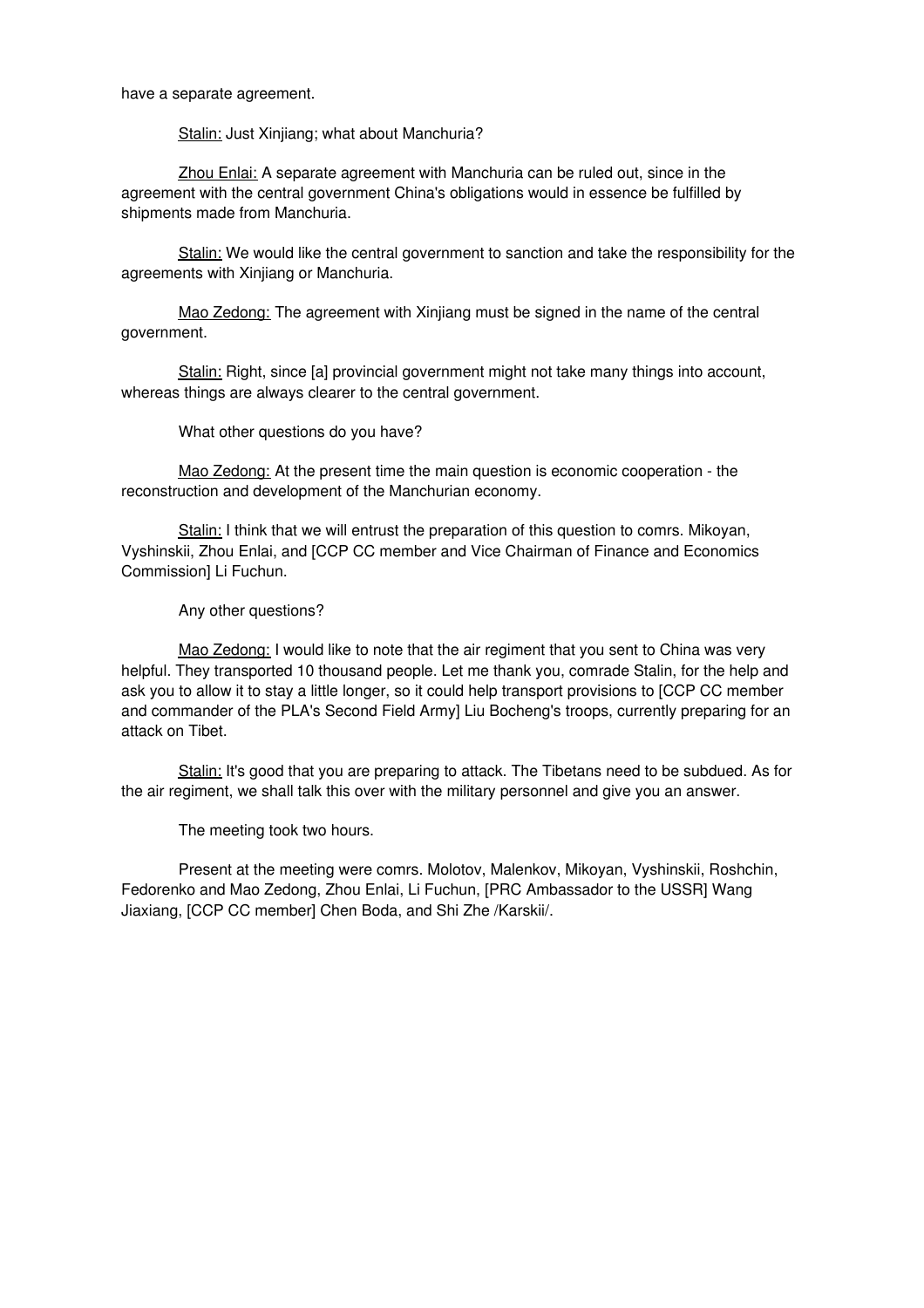$N$ 1,  $\mathbb{I}$ 

**ASSESSMENT AND ARRANGEMENT AND ARRANGEMENT AND ARRANGEMENT AND ARRANGEMENT AND ARRANGEMENT AND ARRANGEMENT AND** 

 $\cdot$   $\cdot$  106

#### ЗАПИСЬ БЕСЕДЫ

#### АТЕЛЕМ ЦЕНТРАЛЬНОГО<br>ВА КИТАЕСКОЙ НАРОД-C IIPEI ЛНОГО ПРАВИТЕЛЬСТВА КИТА<br>РЕСПУБЛИКИ МАО-ЦЗЭ-ДУНОМ

22 января 1950 г.

После приветствий и краткого разговора на общие темы состоялась беседа следующего содержания.

Сталин: Имеется две группи вопросов, которые необходимо обсудить: одна группа вопросов касается существующих соглашений между СССР и Китаем; вторая группа вопросов касается текущих дел о Маньчжурии, Синцзяне и др.

29

Я думаю, что лучше начать не с текущих вопросов, а с обсуждения существующих соглашений. Мы считаем, что эти соглашения надо менять, хотя раньше мы думали, что их можно оставить. Существующие соглашения, в том числе догозор, следует изменить, поскольку в основе договора лежит принцип войны против Японии. Поскольку война окончена и Япония оказалась разбитей, положение изменилось, и теперь договор приобрел характер анахронизма.

Прошу высказаться по вопросу о договоре о дружбе и союзе.

мао дзэ-дун: мы еще не имем конкретно разработанного проекта договора и имеем лишь некоторые наметки.

Сталин: Мы можем обменяться мнениями, а затем подготовить соответствующи !! проект.

Мао Цзэ-дун: Исходя из нынешней обстановки, мы считаем, что нам следовало бы закрепить существующие между нами дружественные отношения при помощи договоров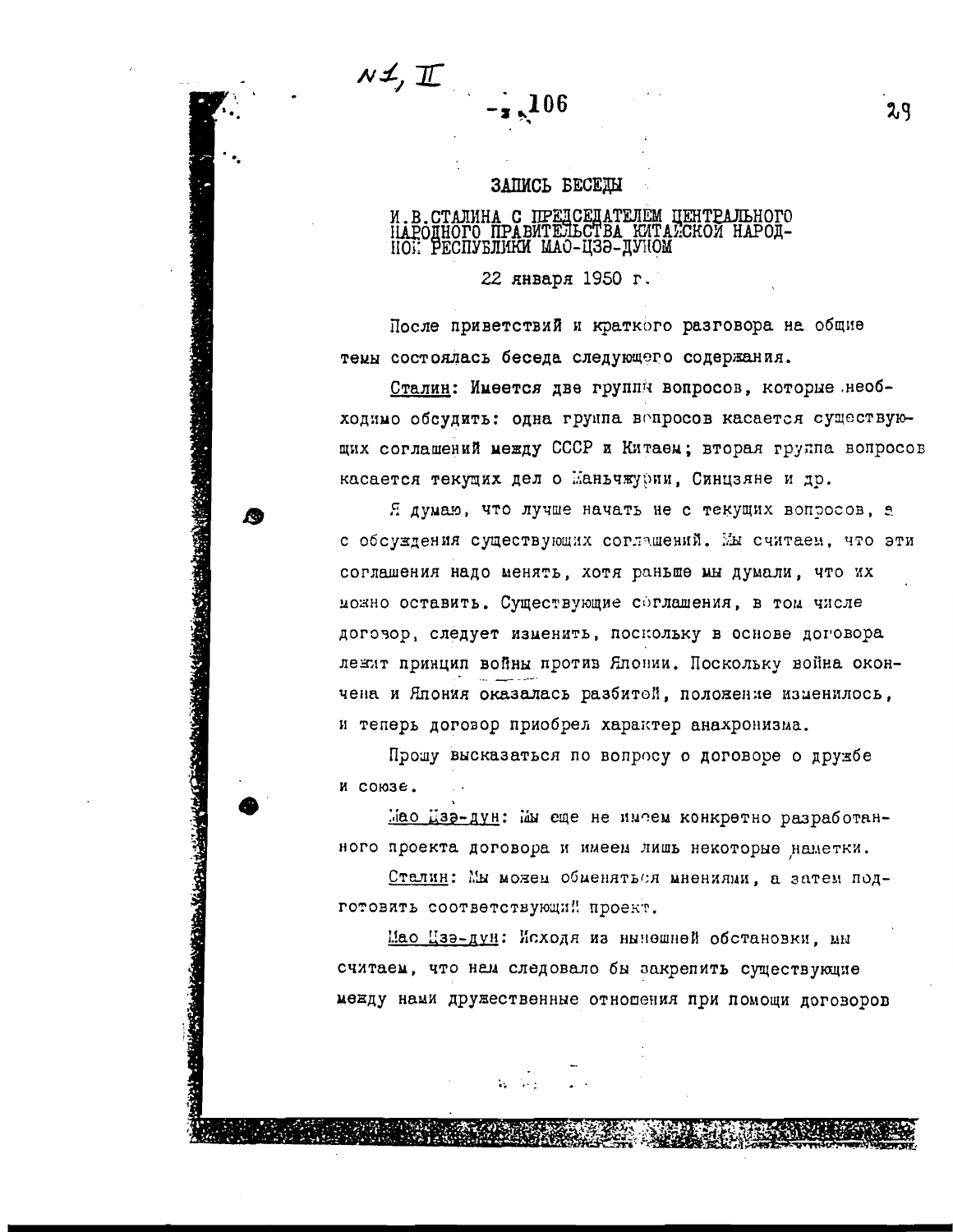и соглашений. Это имело бы положительный резонанс как в китае, так и в области международних отношений. В договоре о союзе и дружбе доляно быть зафикоировано все то, что гарантирует процветание наших государств, а также предусмотрена необходимость предотвращения повторения агрессии со стороны Японии. Поскольку существует заинтересованность в процветании обоих государств, постольку не исключено, что империалистические страны попытаются помешать этому.

Сталин: Верно. У японцев остались кадры, и они не пременно поднимут голову, особенно при условии продслжения американцами их вынешней политики.

ÆØ

Мао Цзэ-дун: Указанные мною два момента кардинальным образом отличают наш будущий договор от существующего. Раньше гоминдан лишь на словах говорил о дружбе. Теперь положение изменилось, и имеются все условия для настоящей дружбы и сотрудничества.

Кроме того, если раньше говорилось о сотрудничестве в проведении войны против Японии, то теперь речь должна итти о предотвращении агрессии со стороны Японии. Новый договор должен включать вопросы политического, экономического, культурного и военного сотрудничества. Наиболее же важним вопросом будет экономическое сотрудничество.

Сталин: Пужно ли сохранять положение, зафиксированное в статье 3 существующего Договора о дружбе: "... Эта статья остается в силе до того времени, пока по просьбе обеих Высоких Договаривающих Сторон на организацию "Об"единенных Наций не будет возложена ответственность за предупреждение

R.

30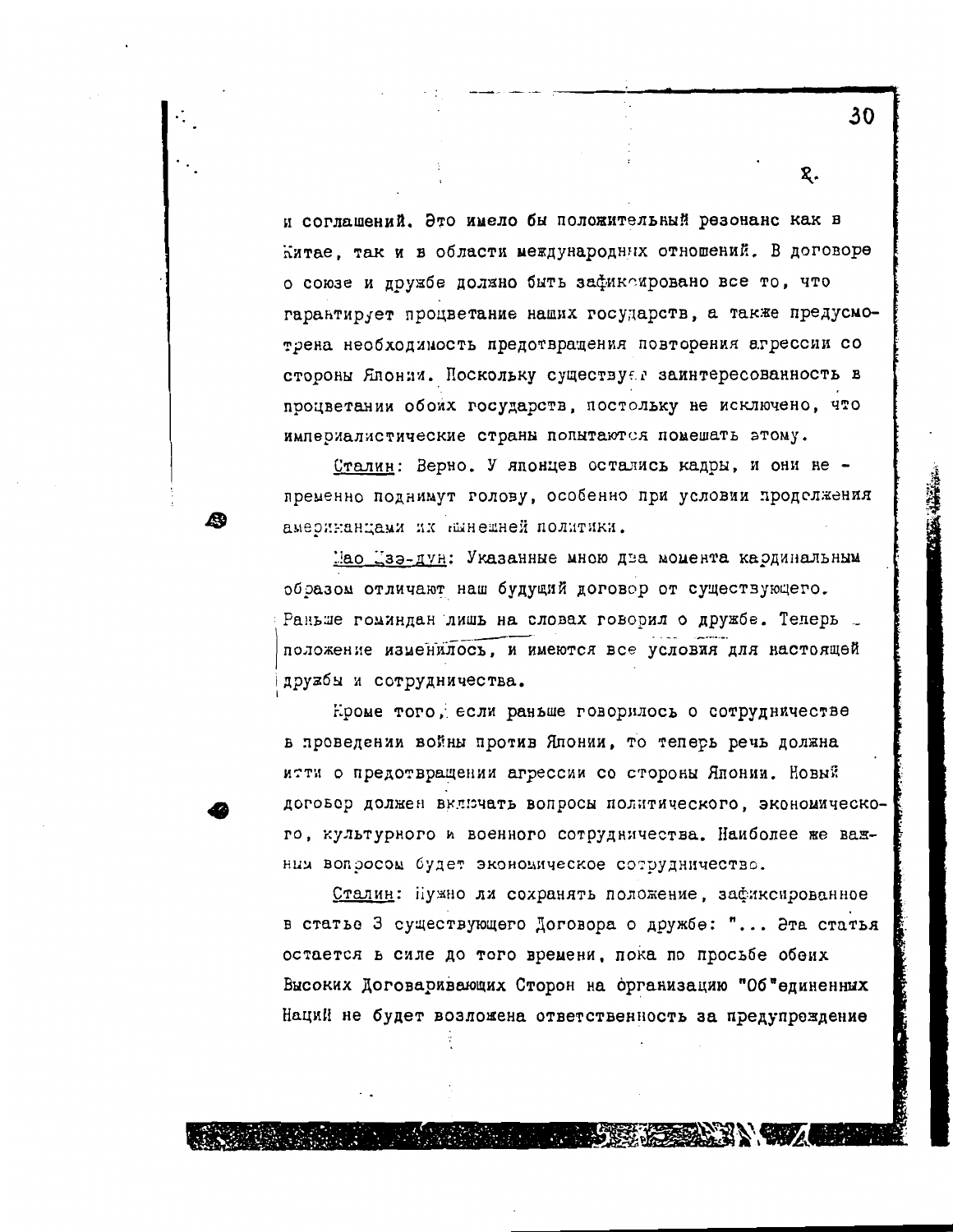дальнейшей агрессии со стороны Японии"?

Мао Цзэ-дун: Думаю, что этого положения сохранять не следует.

Сталин: Мы тоже считаем, что не следует. Какие же положения нам нужно предусмотреть в новом договоре?

Мао Цзэ-дун: Мы считаем, что в новом договоре следовало бы предусмотреть пункт о консультации по международным вопросам. Включение этого пункта в договор усилило бы наши позиции, поскольку среди китайской национальной буржуазии существуют возражения против политики сближения с Советским Союзом в вопросах международных отношений.

Сталин: Хорошо. При заключении договора о дружбе и сотрудничестве включение такого пункта само собою разумеется.

Мао Цзэ-дун: Правильно.

Сталин: Кому мы поручим подготовку проекта? Я думаю. что это нужно поручить Вышинскому и Чжоу Энь-лаю.

Мао Изэ-лун: Согласен.

Сталин: Перейдем к соглашению о КЧЖД. Какие предложения имеются у Вас по этому вопросу?

мао Цзэ-дун: Может бить, следует принять в качестве основы принцип о юридическом сохранении в силе соглашения о КЧЕД, как и соглашения о Порт-Артуре, а фактически допустить изменения?

Сталин: Значит, Вы согласны с тем, чтобы об"явить о юридическом сохранении существующего соглашения, но прибегнуть к соответствующим фактическим изменениям.

AND DESCRIPTION OF THE RESIDENCE OF A STRONG COMPANY AND THE RESIDENCE OF A REAL PROPERTY OF THE RELEASE OF THE RELEASE OF THE RELEASE OF THE RELEASE OF THE RELEASE OF THE RELEASE OF THE RELEASE OF THE RELEASE OF THE RELEA

 $31$ 

ვ.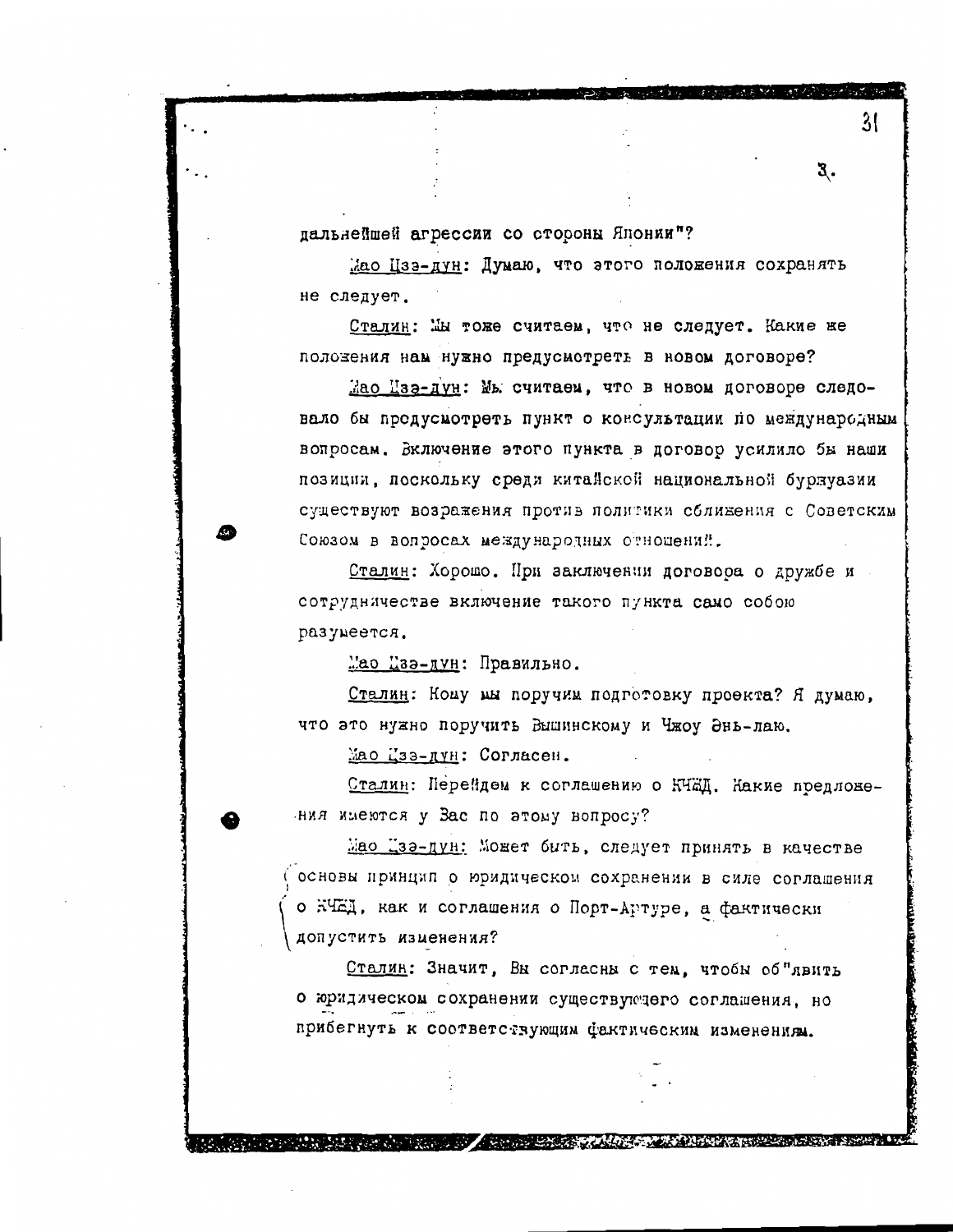Мао-Цзэ-дун: Мы должны исходить из учета интересов двух сторон - как Китая, так и Советского Союза.

Сталин: Верно. Мы считаем, что договор о Порт-Артуре является неравноправным.

Мао Цзэ-дун: По ведь изменение этого соглашения за девает решения Ялтинской Конференции?!

Сталин: Верно, задевает - ну и чорт с ним! Раз мы стали на позицию изменения договоров, значит нужно итти до конца. Правда, это сопряжено с некоторыми неудобствами для нас, и нам придется вести борьбу против американцев. Но мы уже с этим примирились.

Мао Цзэ-дун: В этом вопросе нас беспокоит лишь то, что это может повлечь нежелательные последствия для СССР.

Сталин: Как известно, мы заключили существующий договор во время войны с Японией. Мы не знали, что может выкинуть Чан Кай-ши. Мы исходили из того, что нахождение наших войск в Порт-Артуре будет в интересах Советского Союза и дела демократии в Китае.

Иао Цзэ-дун: Вопрос ясен.

Сталин: В таком случае, не считаете ли Вы приемлемым тако! вариант: об"явить, что соглашение о Порт-Артуре остается в силе до подписания мирного договора с Японией. после чего русские войска выводятся из Порт-Артура. Или иожет быть предложен другой вариант: об"явить о сохранении существующего соглашения, а практически вывести войска из Порт-Артура. Какой из этих вариантов больше подходит, тот и примем. Мы согласны на любой вариант.

Мао Цзэ-дун: Этот вопрос следует обдумать. Мы согласны

32,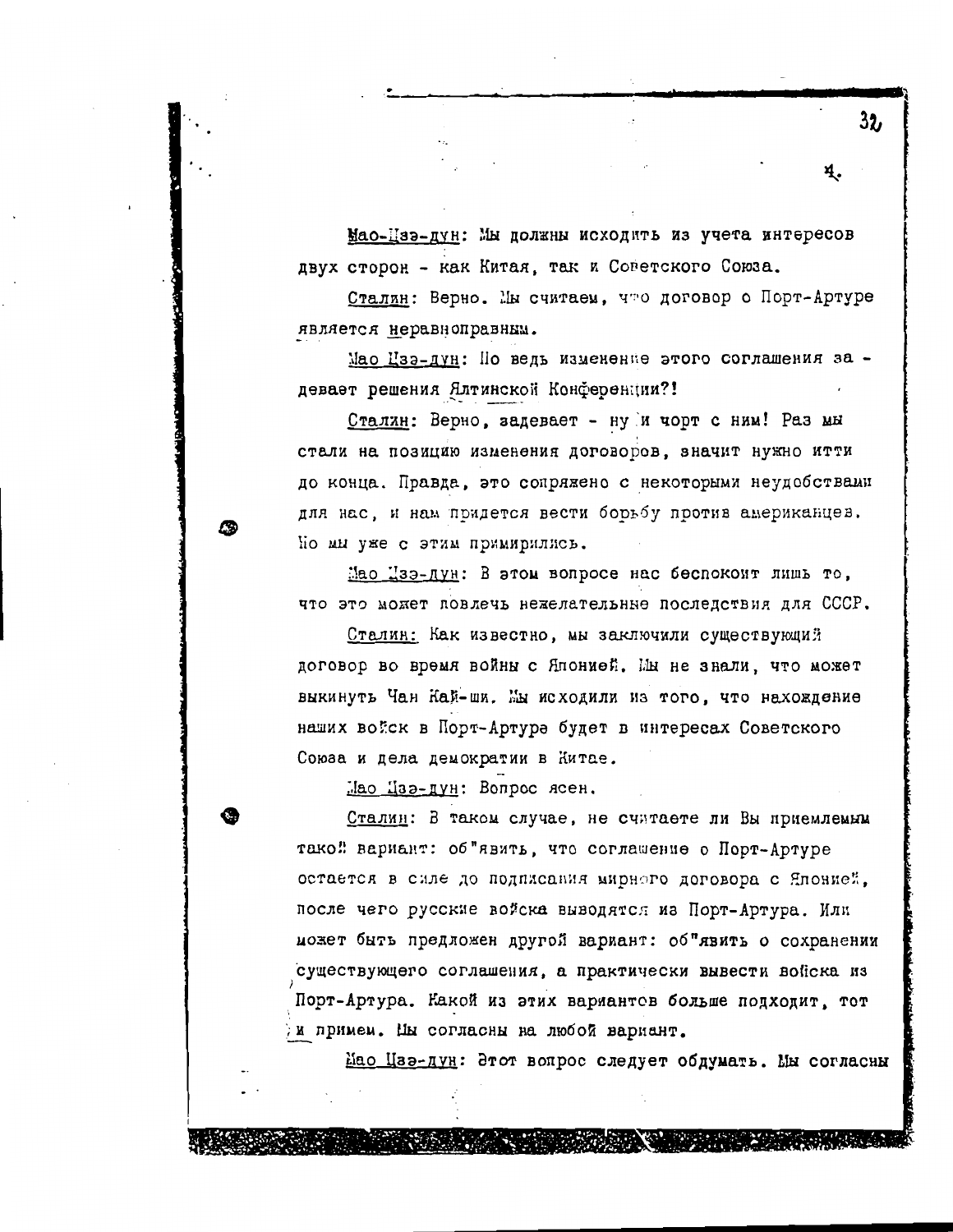с мнением товарища Сталина и считаем, что соглашение о Порт-Артуре должно остаться в силе до подписания мирного договора с Японией, после подписания договор теряет силу и советские войска уходят. Однако, нам хотелось бы, чтобы в Порт-Артуре осуществлялось наше военное сотрудничество и мы могли бы обучать свой военно-морской флот.

Сталин: Вопрос о Дальнем. Мы не намерены обеспечивать каких-либо прав Советского Союза в Дальнем.

Мао Цзэ-дун: Будет ли Дальний сохранен, как свободный nopr?

Сталин: Поскольку мы отказываемся от своих прав. Китай сам должен решить вопрос о Дальнем: будет ли он свободным портом или нет. В свое время Рузвельт настаивал на том, чтобы Дальний был свободным портом.

Мао Цзэ-дун: Таким образом, сохранение свободного порта было бы в интересах Америки и Англии?

49

To also as a send of the condition with

Сталин: Конечно. Получается: дом с открытыми воротами.

Мао Цзэ-дун: Им считаем, что Порт-Артур мог бы быть базой для нашего военного сотрудничества, а Дальний - для советско-китайского экономического сотрудничества. В Дальнем имеется целый ряд предприятий, которые мы не в силах эксплоатировать без помощи со стороны Советского Союза. Нам следует развивать там энономическое сотрудничество.

Сталин: Значит, соглашение о Порт-Артуре остается в силе до подписания мирного договора с Японией. После заключения мирного договора существующее соглашение теряет

 $33$ 

হ.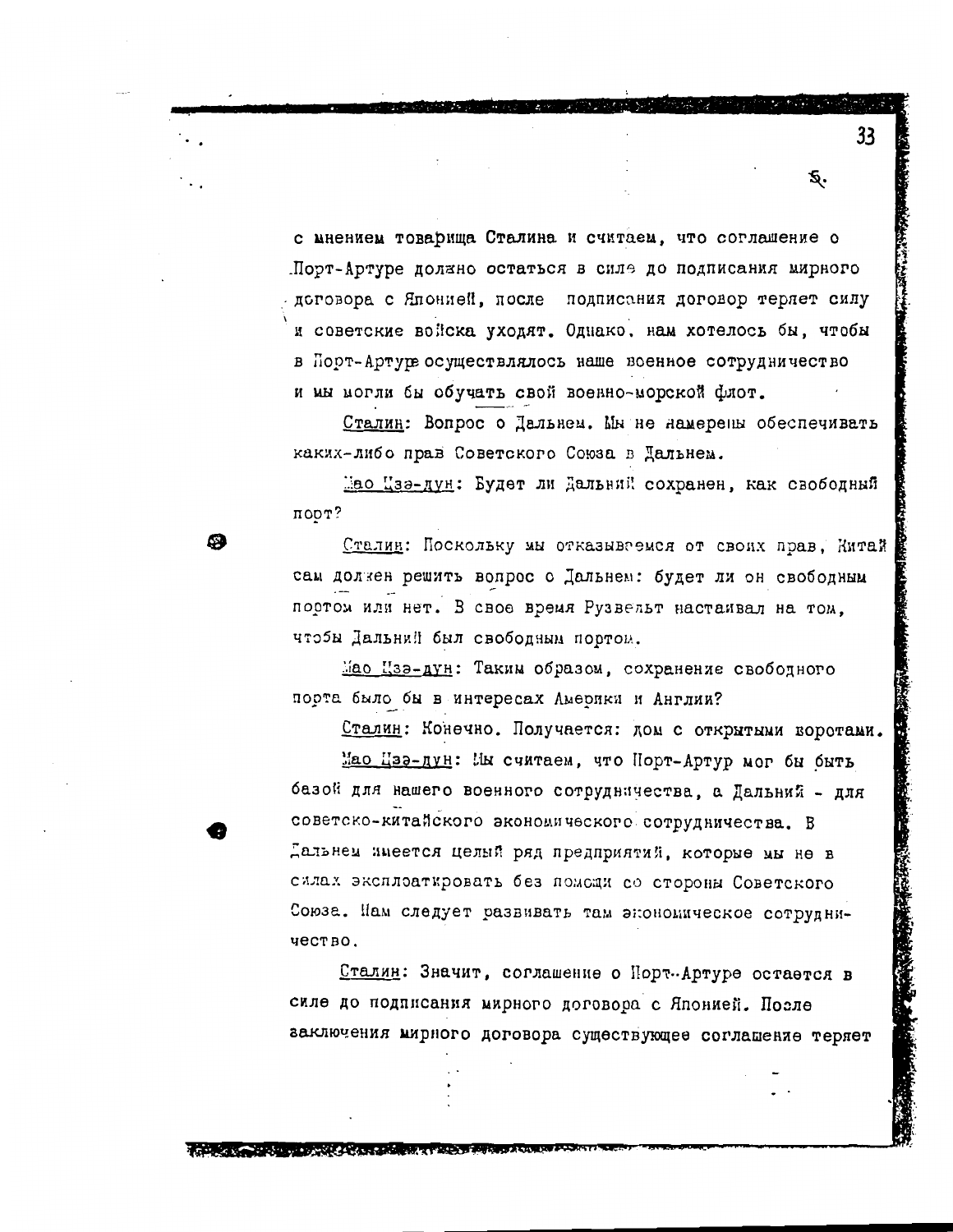свою силу и русские выводят свои войска. Так ли я резюмировал высказанные мысли?

Мао Цзэ-дун: Такова основа, и именно это мы хотели бы изложить в новом договоре.

Сталин: Продолжим обсуждение вопроса о КЧЖД. Скажите нам, как полагается коммунистам, какие у Вас имеются сомнения?

Иао Цзэ-дун: Основная мысль сводится к тому, чтобы в новом соглашении было отмечено, что совместная эксилоатация и управление будут продолжаться и впредь. Однако, что касается управления, то основную роль в нем должна играть китайская сторона. Далее, необходимо изучить вопрос о сокращении срока действия соглашения и определить размер капиталовложений сторон.

Молотов: При условии сотрудничества и совместного управления каксго-либо предприятия двумя заинтересованныни государствами обычно предусматривается паритетное участие сторон, а также чередование в замещении руководящих должностей. В старом соглашении управление дорогой принадлежало советской стороне, однако в дальнейшем мы считаем необходимым предусмотреть чередование в ссуществлении функций управления. Скажем такое чередование могло бы осуществляться через каждые два-три года.

Чжоу Энь-лай: Наши товарищи считают, что существующее правление КЧЕД и должность управляющего следует устранить и вместо них создать комиссию по управлению дорогой, причем предусмотреть, что должности председателя комиссии

(3) STATE STATE STATE STATE STATE STATE STATE STATE STATE STATE STATE STATE STATE STATE STATE STATE STATE STATE STATE STATE STATE STATE STATE STATE STATE STATE STATE STATE STATE STATE STATE STATE STATE STATE STATE STATE S

● 大学 のうち インタンド アンドランス あまま あいまま

·34

6.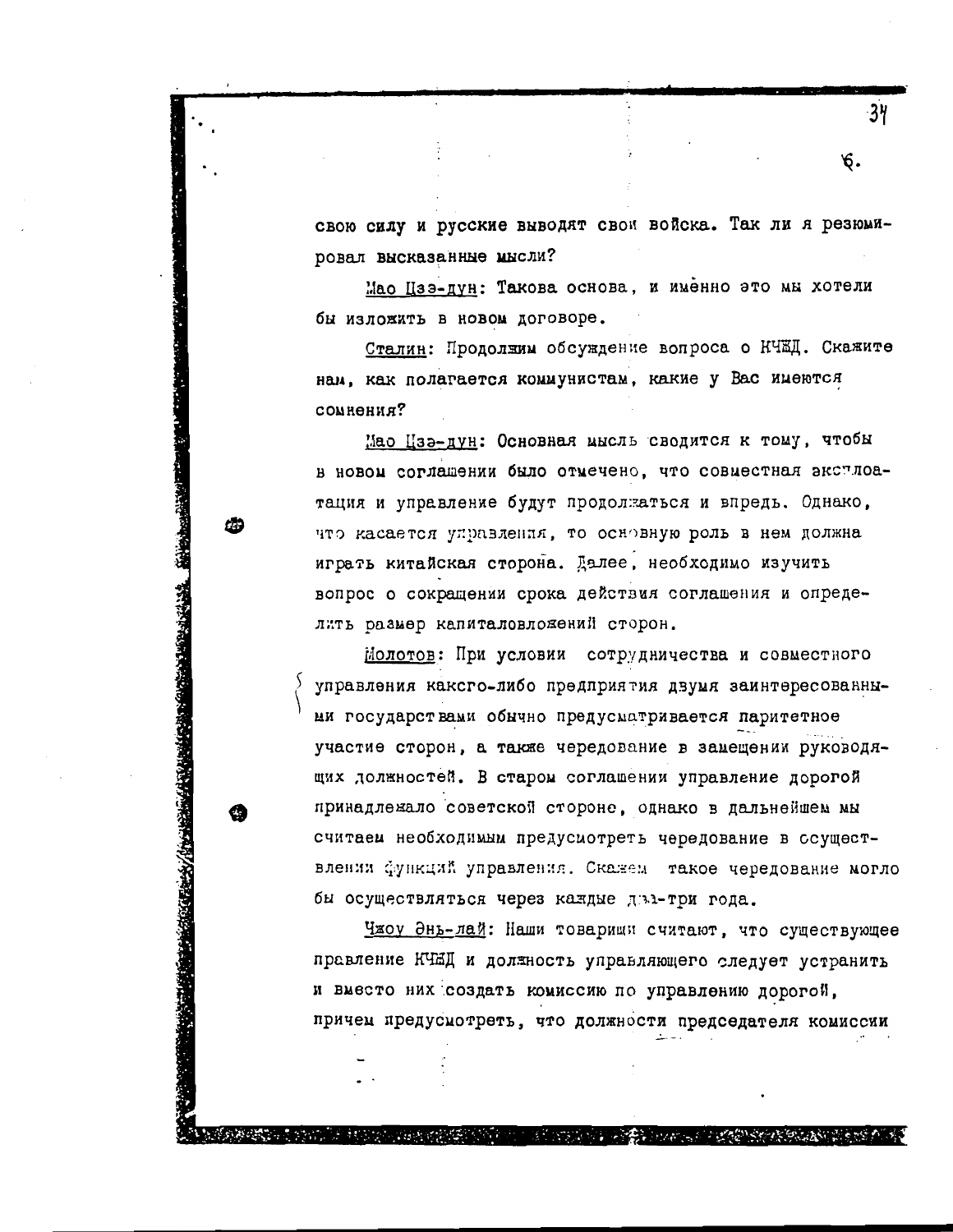и управляющего будут замещаться китайцами. Однако, в связи с предложением товарища Молотова, над этим вопросом следует подумать.

Сталин: Если речь идет о совместном управлении, то нужно, чтобы замещение руководящих должностей менялось. Так было бы логичнее. Что касается срока действия соглашения, то мы не возражаем против его сокращения.

Чжоу Энь-лай: Не следует ли изменить соотношение капиталовложений сторон и, вместо существующих паритетных условий, увеличить капиталовловения китайской стороны 10 515?

Молотов: Это пошло бы вразрез с существующим принципом о паритетности сторон.

Сталин: Мы, действительно, имеем соглашения с чехами и болгарами, по которым предусматривается паритетность, равенство сторон. Уж если совместное управление, то пусть будет и равное участие.

Иао Цзэ-дун: Нужно дополнительно изучить этот вопрос с таким расчетом, чтобы были обеспечены интересы обеих сторон.

Сталин: Давайте сбсудим соглашение о кредите. Тому, о чем была достигнута договоренность, нужно придать форму соглашения между государствами. Имеются ли какие-нибудь замечания?

Иао Цзэ-дун: Входит ли поставка военного снаряжения в денежный кредит?

Сталин: Это Вы можете решить сами: можно отнести на счет кредита, можно оформить и торговым соглашением.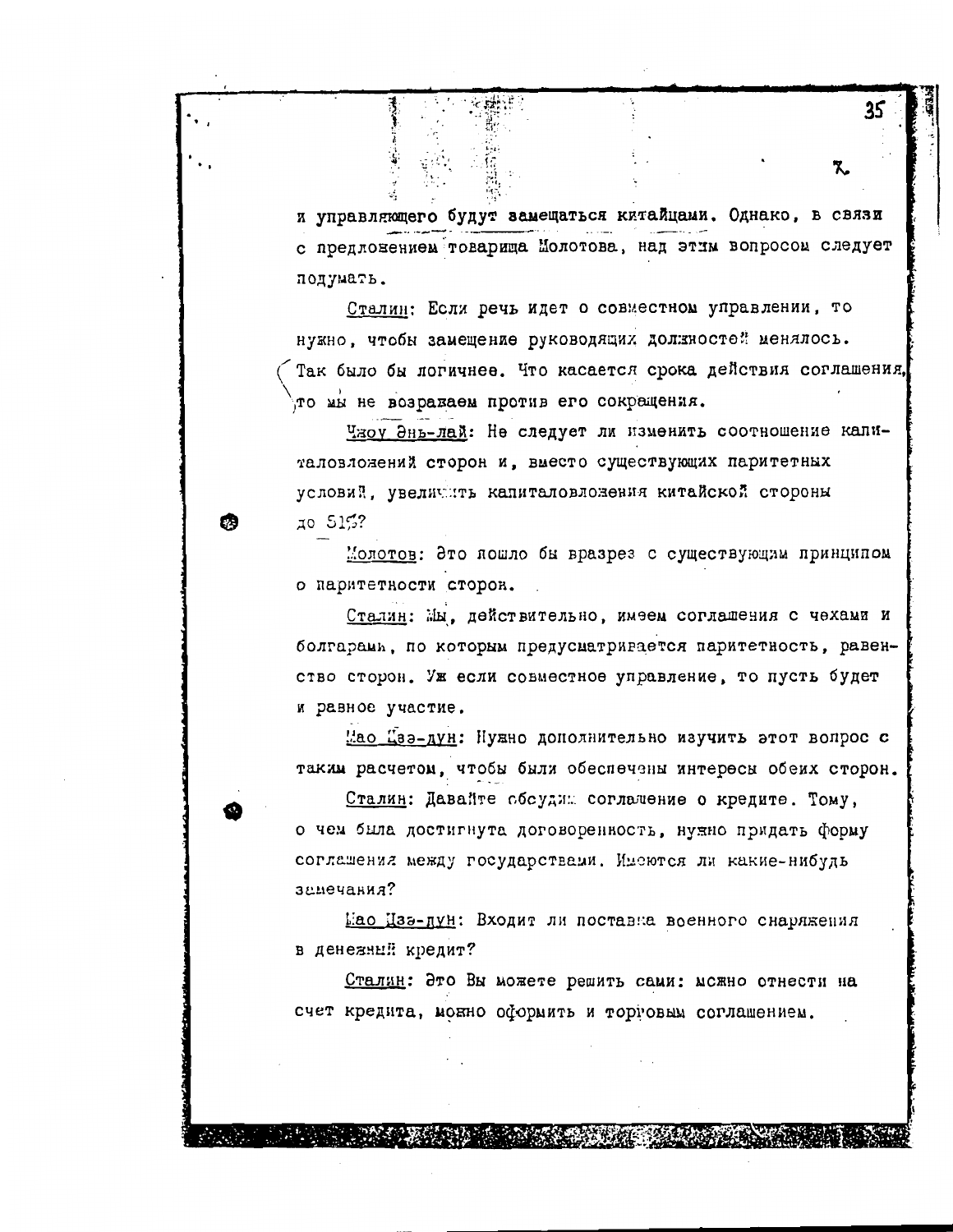Мао Цвэ-дун: Если военные поставки отнести на счет кредита, то у нас останется мало средств для промышленности Поэтому, видимо, часть военных поставок придется отнести за счетю едита, а часть - за счет товаров. Нельзя ли сократить срок поставок промышленного оборудования и военного снаряжения с 5 до 3-4 лет?

Сталин: Надо посмотреть, каковы наши возможности. Дело упирается в заказы для нашей промышленности. Тем не менее, срок действия соглашения о кредите можно было бы перенести на 1 января 1950 года, так как сактически поставки должны начаться теперь. Если бы в соглашении начало кредитования предусмотреть с июля 1949 года, то для деждународной общественности было бы непонятно, как могло быть достигнуто соглашение Советского Союза с китайцами, которые еще в то время не имели своего правительства. Думыю, что Вам следовало бы поспешить с представлением списка заказов для промышленного оборудования. Следует иметь в виду, что чем скорее такой список будет представлен, тем лучше для интересов дела.

Идо Цзэ-дун: Ши считаем, что условия кредитного согладения весьма благоприятны для Китая. По этому кредиту жи платим всего лишь один процент.

Сталин: В наших соглашениях о предоставлении кредита для стран народной демократии предусматривается получение двух процентов. Мы могли бы, говорит шутя тов. Сталин. и для Вас повысить этот процент, если Вы этого желаете. Мы, конечно, исходлли из того, что китайская экономика крайне раззорена.

ծ.

36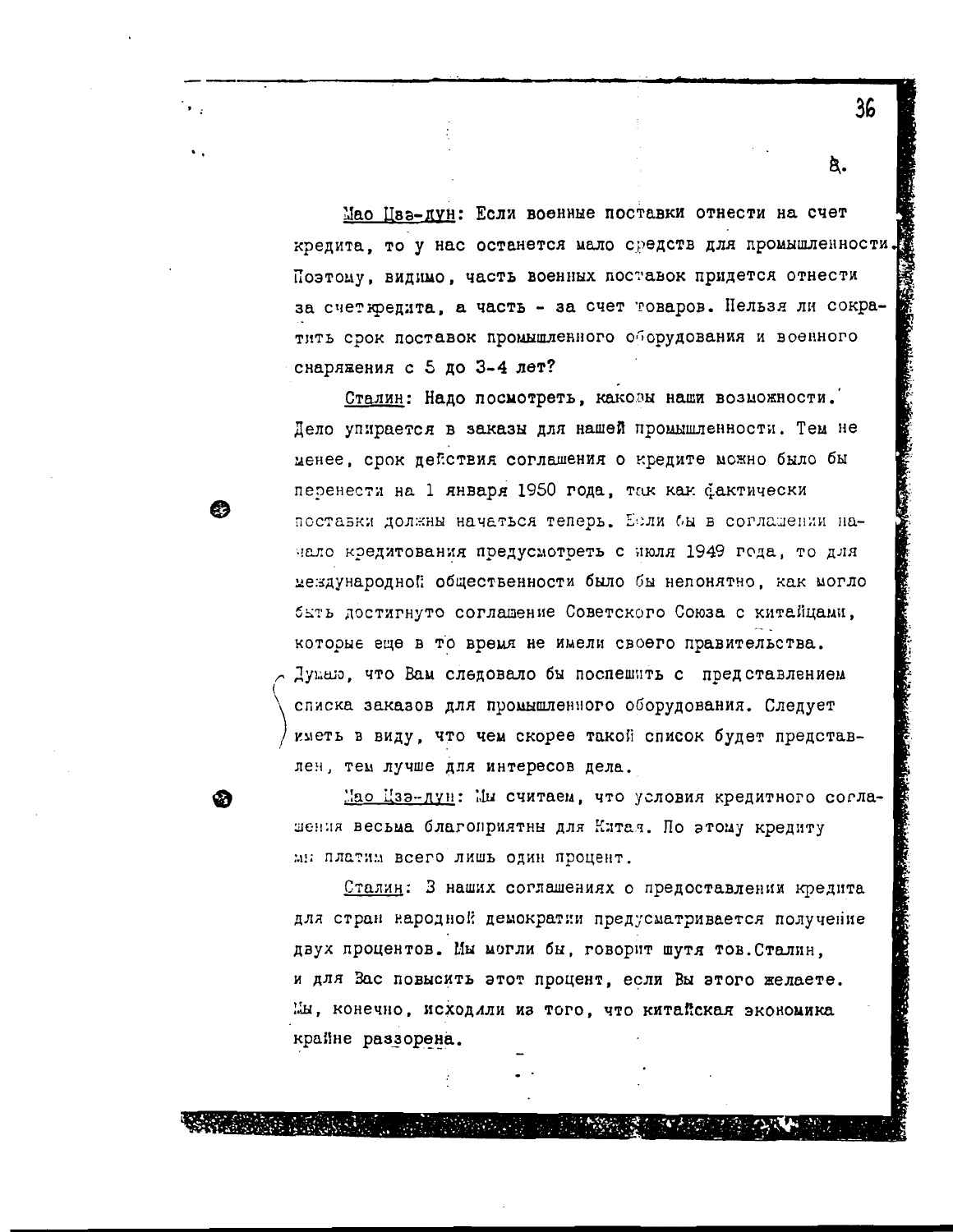Как видно из получаемых телеграмм, китайское правительство готовится использовать свою армию в хозяйственном строительстве. Это очень хорошо. В свое время мы тоже практиковали использование армии в нашем экономическом строительстве и имели положительные результаты.

Мао Цзэ-дун: Правильно. Мы используем опыт советских товарищей.

Сталин: Вы ставили вопрос о получении Китаем некоторого количества зерна для Синцзяна?

Мао Цзэ-дун: Пшеницы и текстиля.

**<u>***<u> 1999 - 1999 - 1999 - 1999 - 1999 - 1999 - 1999 - 1999 - 1999 - 1999 - 1999 - 1999 - 1999 - 1999 - 1999 - 199</u>*</u>

Сталин: Для этого Вам нужно представить соответствуюлие залвки в цифрах.

Мао Дзэ-дун: Хорошо, мы это подготовим.

Нак мы поступим с торговны договором?

Сталин: Каково Ваше мнение? До сих пор имелся договор о торговле лишь с Маньчжурией. Нам хотелось бы знать. каково положение будет в дальнейшем: будем ли мы заключать отдельные договора с Синьцаяном, Маньчнурией и другими провинциями или единый договор с центром?

Mao Haa-дун: Мы хотели бы иметь единый договор с центром. Но Синьцзян, в свою очередь, может иметь отдельное соглашение.

Сталин: Только Синьцзян, а как Маньчжурия?

Чкоу Энь-лай: Для Маньчжурии заключение отдельного соглашения исключается, так как договор с центром в основном обеспечивается за счет поставок из Маньчкурии.

Сталин: Нам хотелось бы, чтобы соглашения с Синьцзяном

37

9.